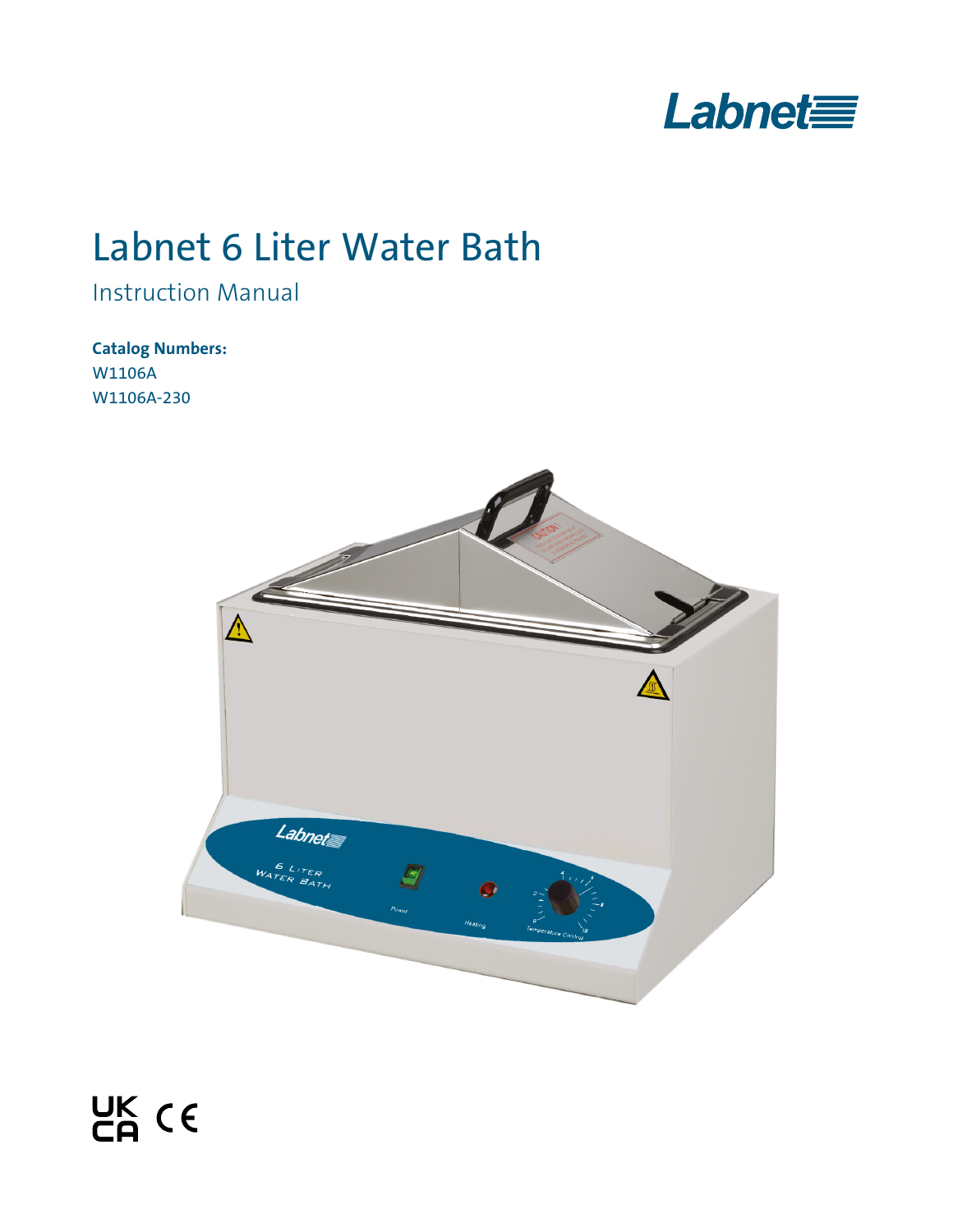## **Table of Contents**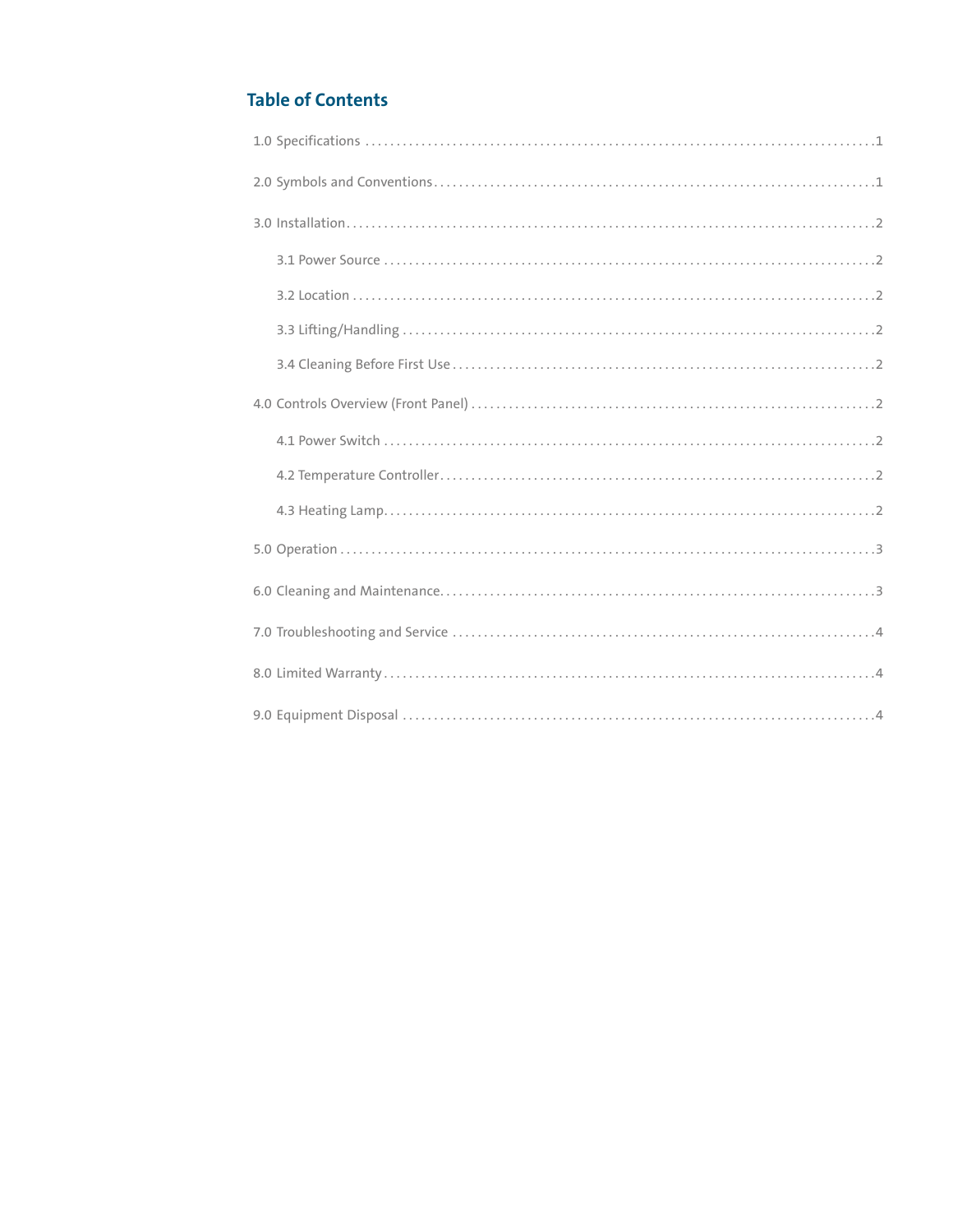## <span id="page-2-0"></span> **1.0 Specifications**

The Labnet 6 Liter Water Bath is a general purpose 6 liter water bath capable of heating liquids and accurately maintaining temperatures up to 100°C.

| <b>Temperature range</b>            | Ambient to 100°C                                             |  |
|-------------------------------------|--------------------------------------------------------------|--|
| Controls                            | Analog, hydraulic                                            |  |
| Chamber size (W x D x H)            | 13 x 6.7 x 6.9 in. (32 x 17 x 17.5 cm)                       |  |
| Capacity                            | 6 liters                                                     |  |
| Unit size ( $W \times D \times H$ ) | 14 x 11 x 13 in. (36 x 27.5 x 32 cm)                         |  |
| Unit weight                         | 17 lbs. (7.7 kg)                                             |  |
| <b>Accessories included</b>         | Stainless gabled lid, thermometer clip                       |  |
| Electrical                          | 115V ±10%, 50/60Hz, 4.8 amps<br>230V ±10%, 50/60Hz, 2.4 amps |  |
| Fuse                                | 250V, 3A, 5 x 20mm                                           |  |
| Working environment temperature     | $10^{\circ}$ C to 30 $^{\circ}$ C                            |  |
| Storage environment temperature     | $-20^{\circ}$ C to 50 $^{\circ}$ C                           |  |
| <b>Environmental conditions</b>     | ≤70% RH, 70 to 106 kPa                                       |  |

The Labnet 6 Liter Water Bath is designed to be safe at least when operated under the following conditions:

- Indoor use
- **Pollution Degree 2**

Inspect the unit and accessories thoroughly upon receipt. If any item is damaged, contact the carrier immediately. The carrier is responsible for shipping damage. Also, verify that all accessories are included and that the unit is in working order before discarding any shipping packaging.

**NOTE:** Your satisfaction and safety require a complete understanding of this unit. Read the instructions thoroughly and be sure all operators are given adequate training before attempting to put the unit in use. This equipment must be used only for its intended application; any alterations or modifications will void your warranty and may cause injury.

## **2.0 Symbols and Conventions**



The electrical warning symbol indicates the presence of a potential hazard which could result in electrical shock.



This symbol indicates a potential risk and alerts you to proceed with caution.



**CAUTION:** To avoid accidental bodily harming or burning be very careful touching the metal parts of the unit. It can be very hot after it is used at high temperatures. Allow the metal parts to cool down before handling.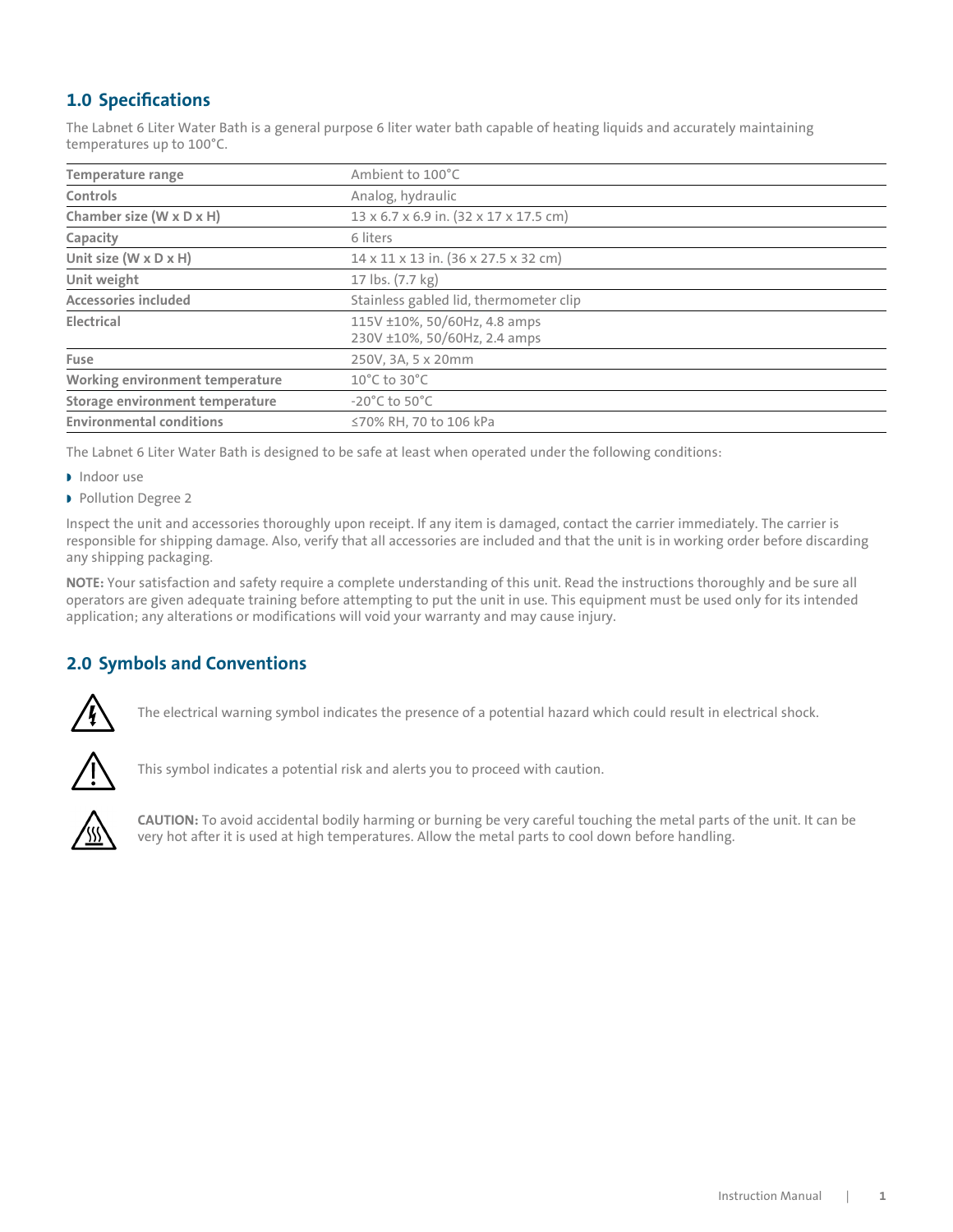## <span id="page-3-0"></span>**3.0 Installation**

Local city, county, or other ordinances may govern the use of this equipment. If you have any questions about local requirements, please contact the appropriate local agency. Installation may be performed by the end user.

#### **3.1 Power Source**

Check the data plate for voltage, cycle, wattage, and ampere requirements. If matched to your power source, plug the power cord into a grounded outlet. Voltage should not vary more than 10% from the data plate rating.

#### **3.2 Location**

In selecting a location, consider all conditions which might effect performance, such as heat from radiators, autoclaves, etc. Avoid direct sun, fast-moving air currents, heating/cooling ducts and high traffic areas. Allow a minimum of 5cm between the unit and walls or partitions which might obstruct free airflow.

#### **3.3 Lifting/Handling**



When full, this unit may be heavy for some people, and care should be taken to use appropriate lifting devices that are sufficiently rated for these loads. Units should only be lifted from their bottom surfaces.Handles and knobs are not adequate for lifting or stabilization. The unit should be completely restrained from tipping during lifting or transport. All parts such as covers, thermometer and line cord should be removed during transfer to prevent shifting and damage.

#### **3.4 Cleaning Before First Use**

This unit was cleaned at the factory, but not sterilized. It is recommended that you clean the water bath with a disinfectant that is suitable for your application (refer to Section 5).



**DO NOT USE** chlorine-based bleaches or abrasives as this can discolor the stainless steel tank.

**DO NOT USE** spray cleaners that might leak through openings and cracks and get on electrical parts or that may contain solvents that will harm the coatings.

## **4.0 Controls Overview (Front Panel)**

#### **4.1 Power Switch**

The main power switch is on the front panel and controls all power to the unit. The switch will light when the unit is energized.

#### **4.2 Temperature Controller**

This control knob is marked TEMPERATURE. It controls the water bath operating temperature on a scale of 1 to 10.

#### **4.3 Heating Lamp**

When the unit is heating, the light is ON. When the unit has reached the set point temperature, the light will only be ON when the unit is calling for heat to maintain temperature.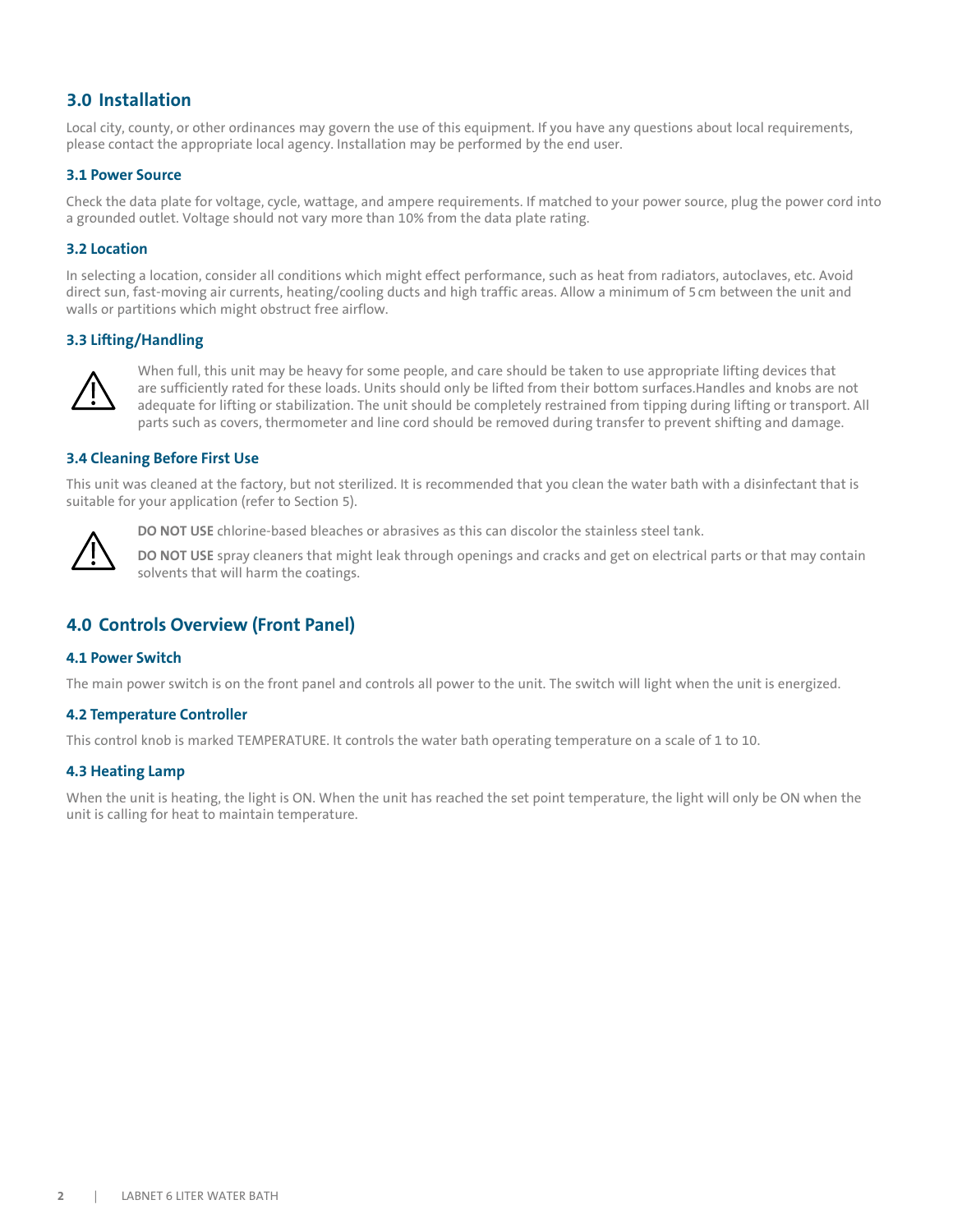## <span id="page-4-0"></span>**5.0 Operation**



**WARNING:** This water bath is not intended for use as an acid bath. Do not used as an acid bath as this will cause severe damage to bath components. Do not use deionized water, tap water, or chemicals. **USE DISTILLED WATER ONLY**. If tank boils dry while containing plasticware, the plastic will melt. If you intend to use test tube racks, remember that wire racks or plastic coated racks may wear and expose metal which can cause damage. Preferably, only use all plastic racks.

- 1. Place the unit on a level surface and plug the unit into a properly grounded electrical outlet of appropriate voltage.
- 2. Fill the water bath to your required depth with **DISTILLED WATER ONLY**. DO NOT USE tap water or deionized water. Note that normal depth is two-thirds full, but depth **must** be at least two inches.
- 3. Place user-supplied thermometer in the desired position. A clip is provided for holding the thermometer (see Figure 1).
- 4. Push the power switch to the ON position. The switch will light.
- 5. Set Temperature Controller to 10. When the thermometer reaches the desired operating temperature, turn the control down until the heating light turns off. Wait for the temperature to stabilize, and adjust the controller as necessary until desired operating temperature is obtained.



**Figure 1.** Water bath thermometer assembly

**NOTE:** The heating element of this water bath does not contact the tank bottom, thus will not burn out if the tank is allowed to run dry. However, a tank going dry may strain interior surfaces so this should not be allowed to occur. If tank boils dry while containing plasticware, the plastic will melt.

### **6.0 Cleaning and Maintenance**



Prior to any cleaning or servicing on this unit, disconnect the power cord from the unit.

Heavy water bath use causes soiling. Clean the bath with mild soap and water solution, rinse with clean water, and wipe dry with soft cloth. Stainless steel does not rust, but foreign materials in the tank may rust or leave rust spots. If corrosion is seen, scrub out the stains with a mild abrasive, never steel wool. Failure to keep the instrument clean of corrosion can damage the stainless steel components.



**WARNING:** Never clean the unit with alcohol or flammable cleaners with the unit connected to the wall outlet. Always disconnect the unit before cleaning, and assure that all volatile or flammable cleaners are evaporated and dry before plugging the unit back in.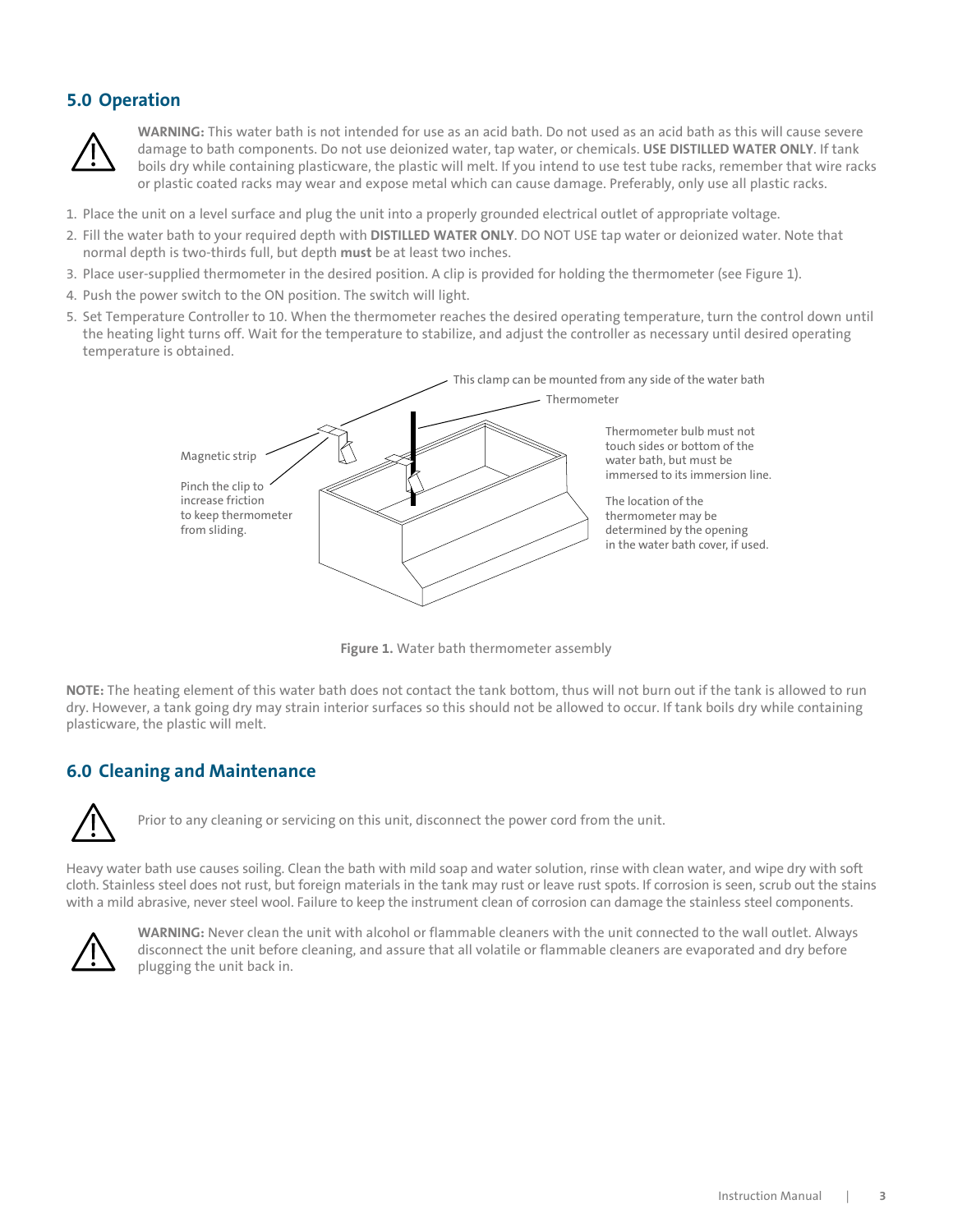## <span id="page-5-0"></span>**7.0 Troubleshooting and Service**

If the unit fails to operate, check that the unit is plugged into a working outlet. Check that the unit is switched ON and that the Temperature Controller is turned up. Finally, check the fuses.

Should you have a question about the Labnet 6 Liter Water Bath or require service for the unit, contact Corning Customer service at 800.492.1110 or 978.442.2200. Do not send a unit for service without first calling to obtain a repair authorization (RA) number. The unit should be properly packed to avoid damage. Any damage resulting from improper packaging shall be the responsibility of the user.

## **8.0 Limited Warranty**

Corning Incorporated (Corning) warrants that this product will be free from defects in material and workmanship for a period of one (1) year from date of purchase. CORNING DISCLAIMS ALL OTHER WARRANTIES WHETHER EXPRESSED OR IMPLIED, INCLUDING ANY IMPLIED WARRANTIES OF MERCHANTABILITY OR OF FITNESS FOR A PARTICULAR PURPOSE. Corning's sole obligation shall be to repair or replace, at its option, any product or part thereof that proves defective in material or workmanship within the warranty period, provided the purchaser notifies Corning of any such defect. Corning is not liable for any incidental or consequential damages, commercial loss or any other damages from the use of this product.

This warranty is valid only if the product is used for its intended purpose and within the guidelines specified in the supplied instruction manual. This warranty does not cover damage caused by accident, neglect, misuse, improper service, natural forces or other causes not arising from defects in original material or workmanship. This warranty does not cover motor brushes, fuses, light bulbs, batteries or damage to paint or finish. Claims for transit damage should be filed with the transportation carrier.

In the event this product fails within the specified period of time because of a defect in material or workmanship, contact Corning Customer Service at: USA/Canada 1.800.492.1110, outside the U.S. +1.978.442.2200, visit www.corning.com/lifesciences, or contact your local support office.

Corning's Customer Service team will help arrange local service where available or coordinate a return authorization number and shipping instructions. Products received without proper authorization will be returned. All items returned for service should be sent postage prepaid in the original packaging or other suitable carton, padded to avoid damage. Corning will not be responsible for damage incurred by improper packaging. Corning may elect for onsite service for larger equipment.

Some states do not allow limitation on the length of implied warranties or the exclusion or limitation of incidental or consequential damages. This warranty gives you specific legal rights. You may have other rights which vary from state to state.

No individual may accept for, or on behalf of Corning, any other obligation of liability, or extend the period of this warranty.

For your reference, make a note of the serial and model number, date of purchase, and supplier here.

| Serial No. | Date Purchased |
|------------|----------------|
| Model No.  | Supplier       |

## **9.0 Equipment Disposal**



According to Directive 2012/19/EU of the European Parliament and of the Council of 4 July 2012 on waste electrical and electronic equipment (WEEE), this product is marked with the crossed-out wheeled bin and must not be disposed of with domestic waste.

Consequently, the buyer shall follow the instructions for reuse and recycling of waste electronic and electrical equipment (WEEE) provided with the products and available at **www.corning.com/weee**.